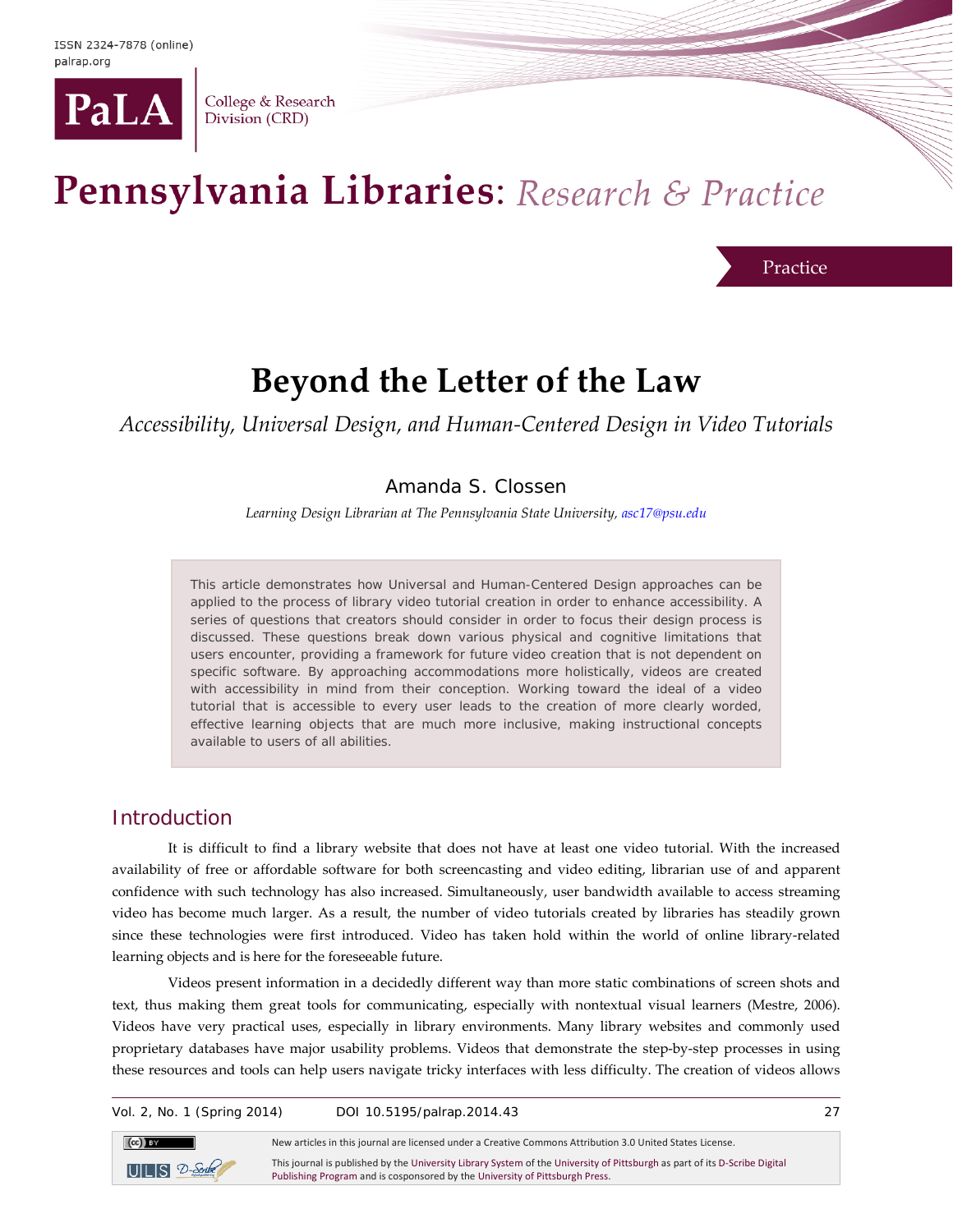librarians to address many frequently asked questions all at once, freeing staff time for more specific reference concerns.

The utility of video tutorials also applies to more abstract learning objectives. As online learning initiatives in education continue to increase, librarians are experiencing a higher demand for learning objects that demonstrate more conceptual lessons in information literacy, such as resource evaluation and keyword creation. In-person library instruction that teaches these same concepts is often delivered via one-shot information literacy sessions. In these classrooms, lessons must be streamlined due to time constraints. In both situations, video tutorials allow librarians to create reusable learning objects to meet learning objectives. These videos can include personalization – such as tone of voice and facial expressions – which would not be present in a static webpage.

Without such beneficial applications, video tutorials would not have seen such exponential growth, which is evidence enough for the value and use of the technology. Many considerations have been made into the best way to create and implement video tutorials from both a pedagogical and practical perspective. This article attempts to address what is less frequently considered but of no less equal importance: Video tutorials, when created intentionally, can greatly enhance the accessibility of the content presented.

## Accessibility in Library Video Tutorials

Though the literature on the process and pedagogy involved in library video tutorial creation is plentiful, there has been comparatively little written describing accessibility concerns in this area. While many articles describing best practices exist, these articles often treat accessibility as a simple checkmark, mentioning Americans with Disabilities Act (ADA) compliance as one element in the midst of a list of other practical or pedagogical concerns.

What's more, due to its popularity, most literature seems to address screencasting specifically. While many of the messages are transferable between screencasting and other video formats, it is important to note that screencasting is not the only video recording method available (Betty, 2008). A quick perusal of PRIMO, ALA's database of peer-reviewed online learning objects, demonstrates that many libraries have created tutorial videos using a variety of other techniques, from sock puppets to stop-motion whiteboard animation, yet when videos are discussed, screencasting is often the only technique considered. The earliest description of screencasting in the literature seems to be Tempelman-Kluit and Ehrenberg's brief step-by-step introduction into the video tutorial creation process at New York University, written in 2003. Though the term "screencasting" had not yet been coined, the process described is very much in line with this technique. It was not until Udell's 2005 article that the terminology entered the literature; however, there still remains some confusion over whether or not people referring to "online video tutorials" mean video created solely as screencasts or if this includes other video techniques as well. In terms of accessibility, concerns for video need to be applied whether an item is compiled of live action footage, a screencast, animated material, or even a mix of all three.

A wide variety of literature exists on the effectiveness (Mestre, 2010; Oehirli Piacentine, Peters, & Nanamaker, 2011; Silver & Nickel, 2005), best pedagogical practices (Brown-Sica, Sobel, & Pan, 2009; Kimok & Heller-Ross, 2008; Oud, 2009; Sugar, Brown, & Luterbach, 2010), and the technical concerns of tutorial creation (Betty, 2008; Tempelman-Kluit & Ehrenberg, 2003; Watson, 2004), though as mentioned above, much of it is written specifically for screencasting or for even more general "online tutorials" that may or may not include video.

The two articles that currently exist in the literature about video accessibility both focus specifically on screencasting. Wakimoto and Soules' work (2011) evaluates the accessibility features of tutorial creation software, namely, Camtasia, Captivate, and VoiceThread, against the U.S. Department of State's *Voluntary Product Accessibility Template* (U.S. Department of State Bureau of Information Resource Management Program for Accessible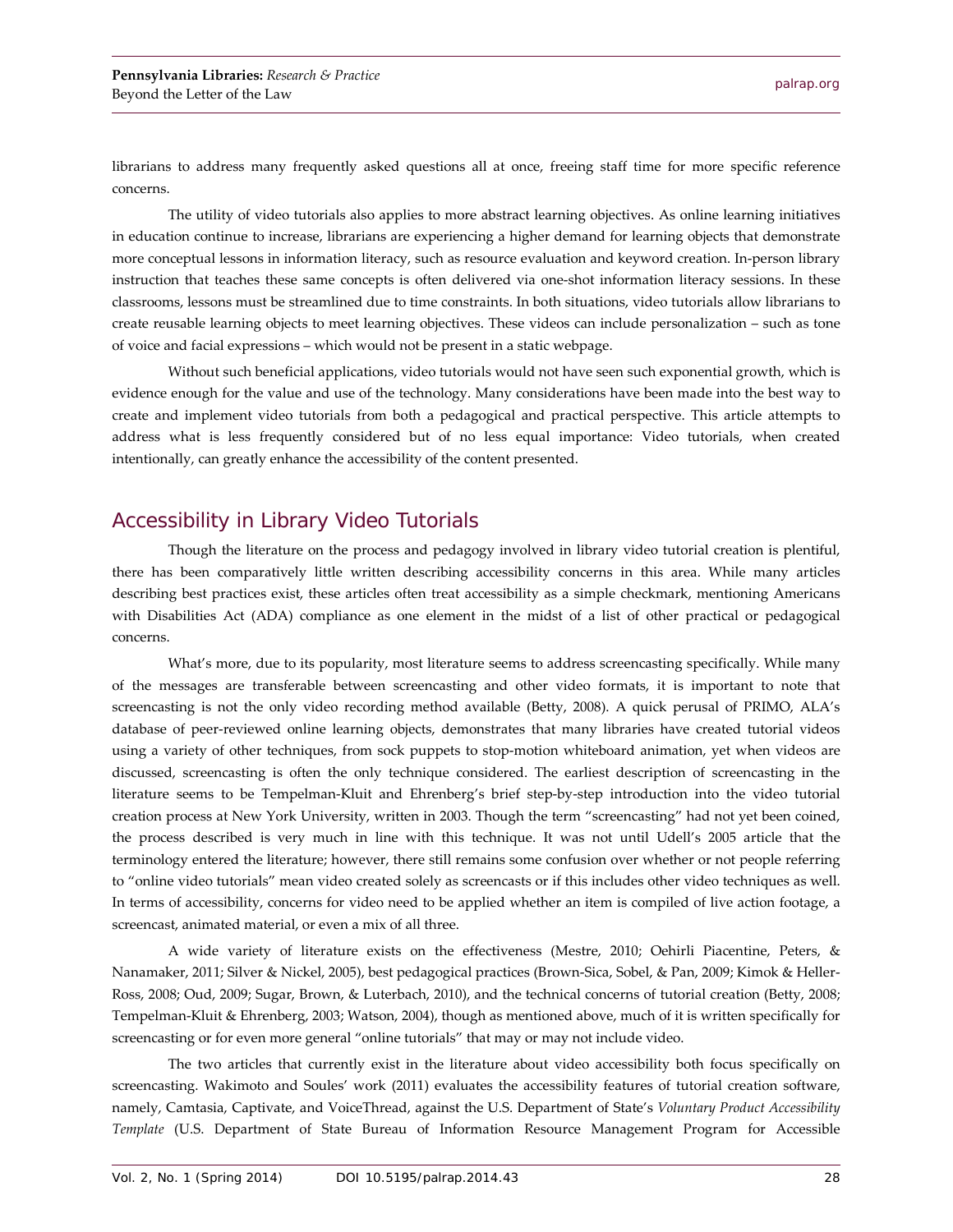Computer/Communication Technology, 2009). Taking a broader approach, Oud's 2011 article sorted through the Web Content Accessibility Guidelines (W3C, 2008) that address web accessibility in general, in order to create a set of accessibility best practices specifically for screencasts. While useful to the discipline, both articles focus much more on the technical aspects of video tutorial creation, which can quickly change with different versions of software, and much less on the design choices that lead to inaccessible content in the first place. The articles are also limited in scope, covering only screencasts.

The absence of major discussion of accessibility in the literature may stem from the thought that video tutorials are designed to be seen. Why would creators go to the effort of adding a visual element to something if users are not going to *look* at it? And why exactly would someone who cannot see even want to use a video? The same question can be repeated for individuals who do not speak English fluently, those who cannot use a mouse, or the hearing impaired. When we look at videos, we look at the whole package instead of the component parts. Those who cannot interact with the entirety of the creation can be easily neglected or be included only as an afterthought.

In fact, the impetus behind this author's original interest in the subject of video accessibility was a librarywide web accessibility initiative at my institution. Penn State University Libraries took the lead in fulfilling a university-wide mandate for accessible web content, providing full compliance to ADA standards months, even years, before other departments. While it makes sense that the library, being the gateway to information in any university, would be the first to take this step, reactions of those involved in the process varied greatly. There were those who were excited by the prospect of making the libraries' webpages and content more inclusive but also many who felt frustrated by the need to retool huge webpages for the small fraction of individuals on campus who use screen readers or had other accessibility concerns. Such a perspective is not at all surprising when one considers that within the realm of library literature referring to video tutorials, there are only two articles that discuss accessibility in any depth, thus indicating that the concerns of people with physical needs diverging from the "norm" are tangential to the design process.

However, this attitude reflects a narrow way of interacting with the world, indeed a very ableist perspective. Not being of the majority, those of differing abilities are excluded from our considerations as marginal populations, an "other" who will be addressed on a case-by-case basis if such cases do, in fact, show up. Designers – librarian or otherwise – with this perspective "have the effect of separating [disabled users] from other users and casting them as deficient against 'normal' users" (Adam & Kreps, 2006, p. 206). Obviously there are legal standards for accessibility that must be met, but in many cases obeying the letter of the law is all many librarians are compelled to do, if indeed they do that. Despite the existence of such legal standards, disability advocacy groups often find that seeking legal intervention is necessary in ensuring the sort of compliance that gives disabled individuals any access at all (Disability Rights Commission, 2004).

It is unlikely that we as a profession or even as a society will ever be able to create the sort of content that is universally accessible. The physical, cognitive, and cultural barriers to understanding all content are multitudinous (as to cancel each other out at times, when certain accommodations make other accommodations impossible). Due to their very nature, certain types of content are unlikely to be accessible to specific populations. For example, an inherently visual way of associative brainstorming, such as mind-mapping, is not necessarily going to be an effective tool for someone who has been blind from birth. This does not negate mind-mapping as an effective tool for the rest of the population. There will always be exceptions to the rule, and the goal in creating accessible content is not to address every single exception. But as long as "other-ing" of disabled individuals is perpetuated, making their concerns only minor design considerations, real accessibility becomes a pipe dream. With no demand for more creative solutions to the design problems that accompany a commitment for widespread accessibility, the needed solutions remain lacking. Meanwhile, technologies and solutions are developed that simply perpetuate the status quo.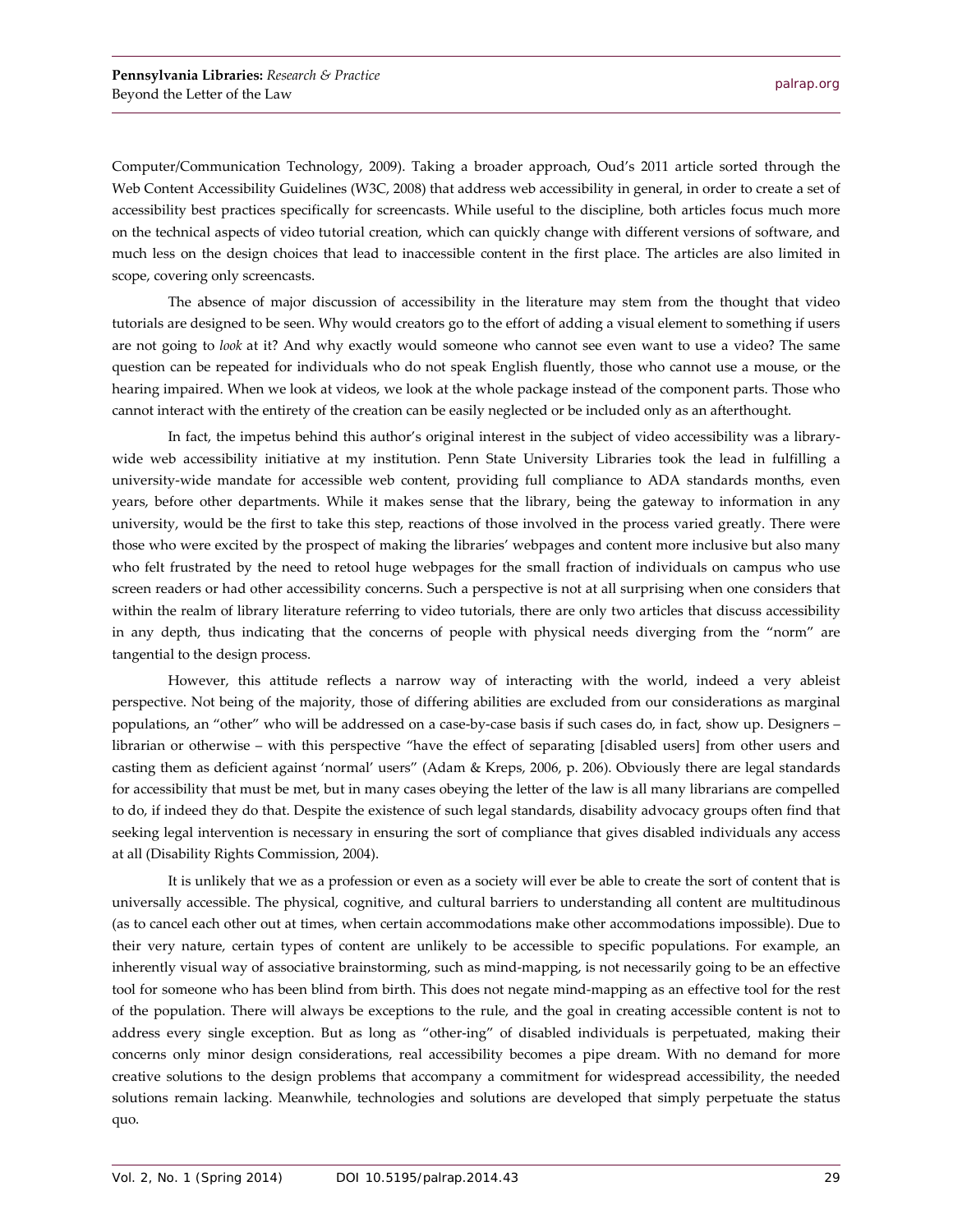*It is the responsibility of librarians, whose very existence centers on making information available to the populations we serve, to create the most accessible support materials possible, whether or not it is required by law.* This responsibility includes considering those with a variety of physical and cognitive limitations, many of which do not manifest in the same way. The dichotomy may seem daunting: addressing the complex differences of both the many and the few in the process of meeting the needs of such a diverse population as "the human race." Obviously, its complete resolution is currently not possible and may never be so. But what is equally true is that accessibility cannot be adequately addressed with purely technical improvements. Adam & Kreps (2006) put it best when they state, "the question of web accessibility is best seen as a socio-technical problem where the technical development and standardization must go hand-in-hand with critical discourses" (p. 209).

## A Change in Perspective

Great steps toward more universal accessibility begin then with a philosophical shift in our design process. With that in mind, to guide this shift, we look towards two design concepts: Universal Design and Human-Centered Design. Universal Design, originated by Ronald Mace as an architectural concept, is a design philosophy focused on creating spaces that are inherently accessible to individuals of all abilities. It has also been called "lifespan design." Part of the impetus behind its conception was to create spaces that the elderly could inhabit just as comfortably as "normally abled" people in early adulthood (Null, 1996). This approach represented a great shift in removing the "other-ness" of disabled individuals by putting humanity's need for accessibility at the forefront of the design process, as opposed to forcing those individuals who need accommodation to request it.

This philosophy notes that just as a building needs electrical wiring, water pipes, and lighting, and is designed from the ground up with these needs in mind, so also does the building need to be accessible, with access ramps, elevators, and bathrooms that can accommodate wheelchairs, to name a few. This approach to design removes the burden of accessibility from the user. This burden is an especially problematic issue for those individuals whose physical or cognitive limitations develop later in their lives. With very little effort, this same model can be applied to the dissemination of information, especially when it is digital information, as in the case of website development and video tutorial creation. In most cases, video tutorials are much simpler in construction than entire buildings or even entire websites. The Universal Design philosophy applied to a library video tutorial would mean that the tutorial would be designed from the beginning to make the widest accommodations possible to reach the greatest diversity of human abilities.

Similarly, Human-Centered Design, also known as User-Centered Design, is a reflective design philosophy that considers the wants and needs of the users at each stage of the design process. The goal of this approach is to create products that intuitively support the needs of users, improving their quality of life and work (Ylirisku & Buur, 2007). Products should fit within the lives of their users, as opposed to users fitting their lives around the products they use. Human-Centered Design requires a great deal of user testing and input during multiple stages of development. Design becomes a social exercise just as much as a technical or artistic one. Issues such as user context, user participation, and user environment are all considered vital to creation. Proponents of Human-Centered Design suggest that a product design that ignores the needs of its users is typically rejected by them, often permanently souring the brand for those users (Ylirisku & Buur, 2007). For libraries, such a loss of confidence in services can be devastating.

Conducting extensive user testing is ideal in the Human-Centered Design philosophy. However, user testing presents many challenges when accessibility is to be verified. Developers must find individuals with a variety of physical and cognitive impairments willing to participate in the process. Regardless of the current availability of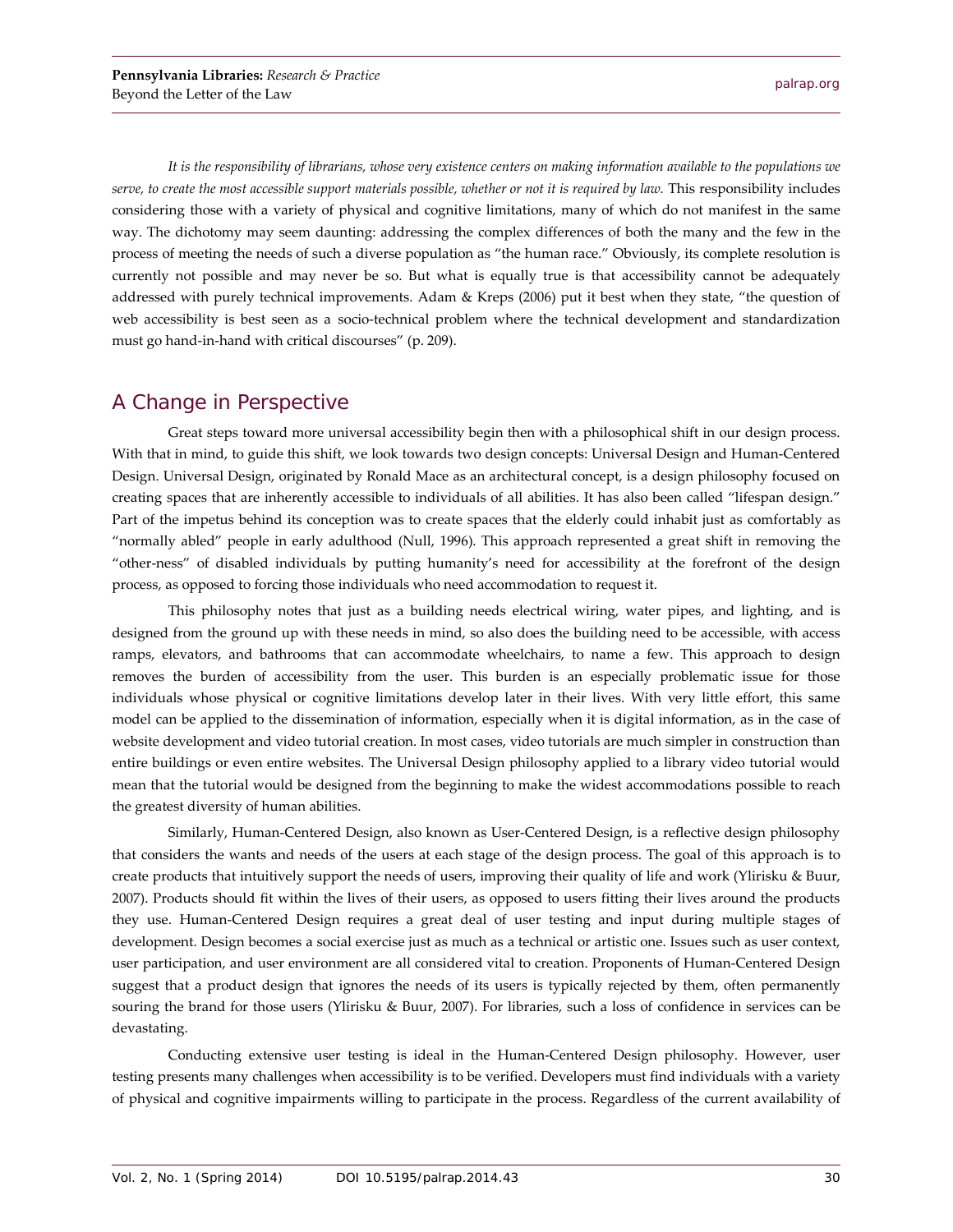these populations, Universal and Human-Centered Design both indicate that design choices must take these populations into consideration as future users.

These philosophical approaches can be applied to great effect, even without a background in design theory or a body of users with which to do exhaustive testing. Through a series of practical best practices, the design process can be directed in a way that is constantly inclusive. Presented as questions, these best practices were generated over the author's own experience in creating video tutorials, and verified through consulting the literature. They will frame accessibility checkpoints within the context of a Human-Centered Design approach in a way that is intended to affect the mental space that librarian-designers choose to inhabit when they create content.

These questions are designed to focus not on what we might consider the limitations of any specific disability, but instead focus on a broad spectrum of technology-related executable tasks. The inability to complete said tasks will affect a wide range of potential users. It is important to approach accessible design with this attitude, because the range of user ability rarely fits inside simple packages of "blind," "deaf," or "cognitively disabled," to name a few. Within the scope of visual or hearing impairment alone rests a wide variety of differing abilities. Not all visually impaired individuals can read braille, and not all hearing-impaired individuals can read lips. This type of pigeonholing of abilities exists for almost all disabilities. The design of video tutorials should not assume sameness where a wide range of abilities exists.

Therefore, these questions for consideration are not designed to replace the actual process of Human-Centered Design, or even to provide an accessibility checklist, but instead to offer starting points for individuals who are in the process of creation. Accessible materials go beyond the simple question of "is this video captioned?" and instead require the librarian-designer to begin to think in different ways. More inclusive attitudes bring tutorial creation forward in a way that benefits both those of differing abilities, as well as more "traditional" users who find that this approach includes more learning modalities than would otherwise have been involved.

## Pathways to Universal and Human-Centered Design

#### Is the video player accessible to someone who cannot use a mouse?

When creating video, it can be very easy to focus on the content and structure of video itself, neglecting the method of delivery for the end product. However, the importance of a video player that can be both read by a screen reader as well as controlled by keyboard strokes cannot be dismissed. If design is to follow Universal Design principles, this decision should be made at the very beginning of tutorial creation. In 2009, the Massachusetts Department of Revenue documented its own decision-making process, ultimately selecting to build their own video player (Peters, 2009, p. 12). Although complete player creation is not necessarily a step all libraries can take, the case study provides useful insight into the sort of accessibility concerns present in video player selection.

For the visually impaired, a mouse – being a pointing and selecting tool that relies on visual direction – is often of little use. Screen readers, which are tools used by the visually disabled to pull textual content from webpages and read the content aloud, are used in tandem with keystrokes to provide webpage navigation. Embedded video players must be designed in a way that allows these devices to recognize their controls; otherwise they are completely invisible to screen readers and thus the individuals who rely on them. YouTube, a free video-hosting site offered by Google, provides support for screen readers, not just through design, but through user support materials that describe keystrokes and each heading on a standard YouTube page (Google, n.d.). Other free hosting sites, such as Vimeo, do not currently provide the same level of support.

Player accessibility is not just a concern for the visually impaired. It is incorrect to assume that all sighted users are physically capable of navigating webpages with a mouse (Oud, 2011, p. 133). For some individuals, for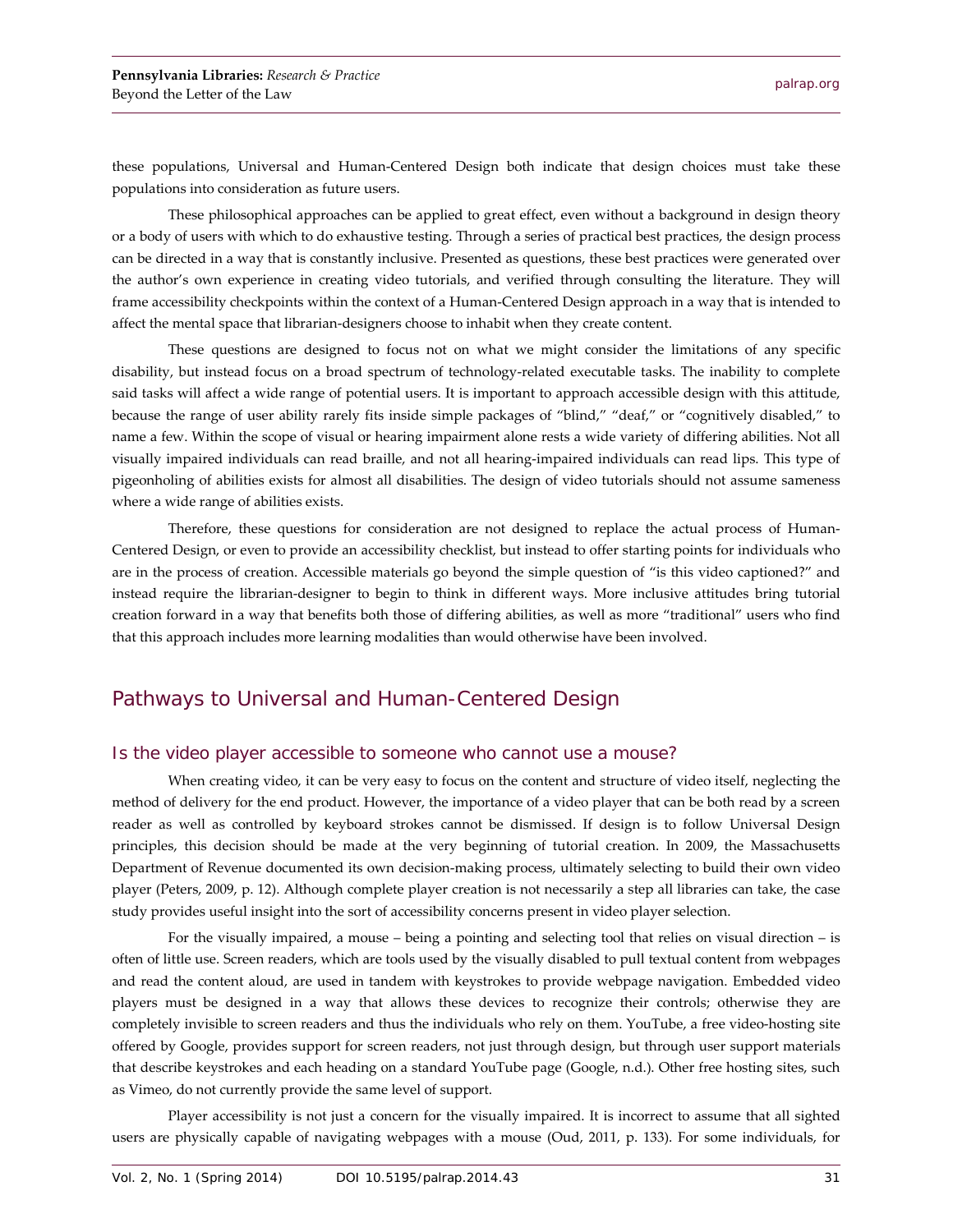instance, those with cerebral palsy, arthritis, or other concerns that affect hand-eye coordination, fine mouse control is not possible. In these cases and many others, it is very important that video players allow keyboard controls. Without them, navigation becomes unnecessarily difficult, if not impossible. An explanation of keyboard controls should be readily obvious via the hosting service's help page. If such explanations are difficult for the librariandesigner to find, they will be equally difficult, if not more so, for the user to locate.

Regardless of whether a library chooses to use free online video hosting or produce an in-house solution, it is important that these simple considerations are taken early on. Without doing so, large groups of users are potentially unable to access the end product, regardless of any accessibility choices made within the video itself.

#### How is the video captioned?

Although it is generally understood that videos should have their audio element transcribed into visual text in some way, the more intricate possibilities of video captioning are often neglected. Like most elements of accessibility, captioning often is an afterthought, and as such, not considered until the very end of the design process. By making these considerations a bit sooner, the reach of video content can be greatly expanded.

The most important element of a well-captioned video is that the captions are actually there. This has long been known, but only recently, with the 2010 Twenty-First Century Communications and Video Accessibility Act (CCVAA), have these considerations made their way into streaming online content. The CCVAA requires that all captioned programming shown on television also be captioned when shown on the Internet (Federal Communications Commission, 2014). It is noteworthy also to take into consideration the National Association of the Blind's (NAB) 2009 crusade against the media monolith Netflix for their failure to provide captions for their streaming video content (Ellcessor, 2012). Neither the CCVAA nor the NAB campaign directly affect all online video; however, libraries should take note: If episodes of the most recent vampire television show require captions, so also should the content of self-identifying centers of information and knowledge.

For some time, a school of thought has existed which suggests that providing a script in simple text format, such as a Word document or PDF, is an acceptable way of making videos accessible. On deeper consideration, this solution is flawed, especially since PDFs are one of the least accessible formats available. The crux of the issue is that one of the most significant benefits of video is the synchronized delivery of content, typically provided through simultaneous video and audio. For obvious reasons, hearing-impaired individuals do not receive the latter, but they are not the only population who is affected. Users trying to watch a tutorial video in a situation where they are unable to turn on the sound may also find the content useless, since a large portion of the content is usually delivered through narration. Providing a static transcript for these users does little to give actual accommodation for these individuals. In most cases, it is extremely difficult and time-consuming to keep track of what should be seen on the screen during a particular part of the text, even when timestamps are included. In many ways, videos that only have a transcript are less useful to those who do not have access to the audio than a static webpage would be.

Captions, on the other hand, allow those who cannot hear or access the audio to fully participate in the synchronized experience of video tutorials. Though they do require more work to create than a simple transcript, there is no question that they also provide more value to the tutorial. If transcripts are the letter of the law (and indeed in the case of any federal government organizations they are not) (Ozer, 2012, p. 38), then captions are the spirit.

Captioning itself is divided into two categories: open and closed. Open captions are part of the video itself, and as such, cannot be turned off. Closed captions are read by the media player and, if such controls exist in the player, can be turned on or off at the preference of the user (AccessIT, 2013). At first glance, there may not seem to be a significant difference between the two options; however, there are pros and cons to each choice.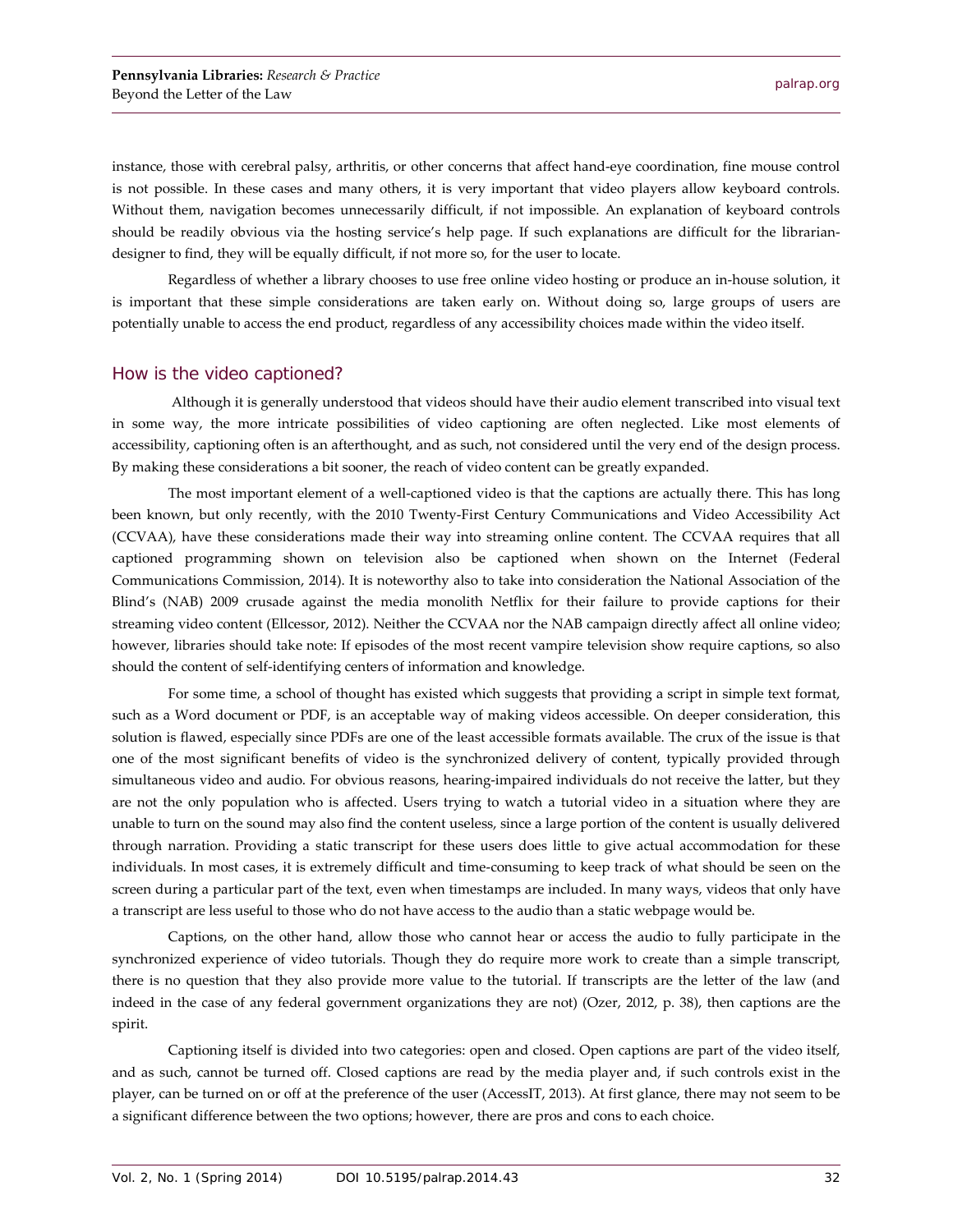Most video players that allow closed captions to be turned on and off do not automatically start with the captions on, which means that the user must figure out how to activate this function if captions are needed. Though there are options on sites such as YouTube that allow users to switch captions on as the default setting, the burden is on the user to make this choice. Once again, for the recently disabled user, the idea that captions might be available may not even be a thought in his or her mind. Having captions that automatically appear resolves this issue without the user even needing to consider it.

Open captions, which cannot be removed, follow the spirit of Universal Design (AccessIT, 2013) by making an accessibility consideration part of the very structure of the end product. However, having captions that the user is unable to turn off can prove to be complicated for individuals with cognitive disabilities. Oud (2011) notes that this adds significantly to the cognitive load, when paired with audio narration. Simply put, open captions create a situation similar to the distraction many people feel trying to really absorb a film while also reading its subtitles. Closed captions, which can be turned off, allow greater accessibility for individuals with such cognitive challenges. Closed captions are also more accommodating to those who simply find them unnecessary. Focusing on the needs of the wide spectrum of users follows elements of Human-Centered Design.

An additional consideration to be made when captions are added is the opportunity to reach broader language audiences. Video players such as YouTube allow for multiple caption files to be uploaded. For organizations with populations of users whose primary language is something other than English, this is an excellent accommodation. Languages such as Spanish and Chinese are common choices. Obviously this accommodation requires someone with translation capabilities, but in academic library settings, a wide range of positions may offer expertise, from a subject specialist to a bilingual library intern or student worker.

The decision of what kind of captions (or foreign language subtitles) to include dictates what sort of programs and players can be used for the tutorial video itself. For those individuals who want to include open captions, screencasting programs such as Camtasia and Captivate are among the best choices, as they allow caption insertion during the video editing process (Wakimoto & Soules, 2011). It is also possible, though somewhat more challenging, to add open captions by importing a video into Windows Movie Maker, iMovie, or other more advanced video-editing software.

For those who want to include closed captions, choices must be made in terms of what video-hosting service and player to use. Captioning files must be formatted more specifically than transcripts, which can be a complicated task. However, for those who want an easy solution, generating the automatic captions in YouTube and then editing the (often humorous) text predictive software's word choices to the correct text is a good solution. The difficult and time-consuming work of pacing the text to the visual material is already in place, and the copyediting is quickly accomplished.

#### Is there a context for the narrative, especially for direction?

A large portion of video tutorials are step-by-step instructions for users to follow in order to complete certain research-related tasks within databases with features that are less than obvious to the user; the screencast is often an excellent way to meet that need. However, issues arise in the manner in which directions are given. Although this concern most directly affects users that are visually impaired, addressing this vastly improves tutorial content for sighted users as well.

Clicking or selection directions must be given in a way that describes the action being taken in words more explicit than "Click on it" or "Click here." These instructions provide little context for users, other than the visual indicators. For those who cannot see, the obvious problem of directing their actions based on visual cues is apparent (Oud, 2011). However, even for sighted individuals, the challenge of trying to decipher an action for which they have no previous context can still be a large one.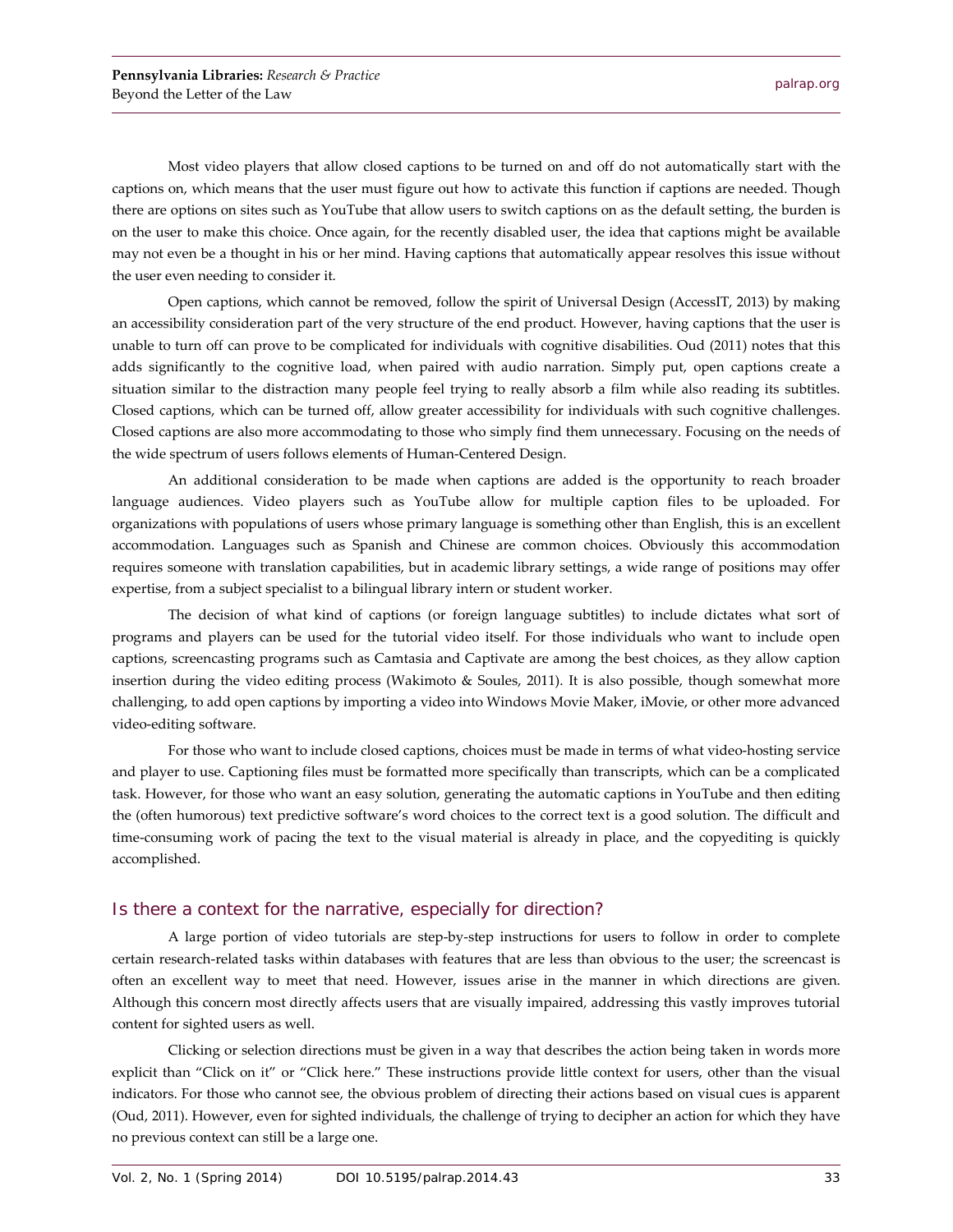A good test to see if directions are appropriately contextualized is to turn off the monitor. Assume no real sense of the layout of the page under consideration. With the directions provided, would a user still be able to tell someone else the name of the link being described and its general location on the page? Or would it be necessary to follow visual cues to find it?

If the latter is true, the video is much less accessible, both for the visually impaired as well as for those who simply are unfamiliar with the interface being demonstrated. Specific explanations provide another modality for learning, giving the user both visual and audio cues to cement the learning objective more firmly in long-term memory. So instead of "Click here," provide a context, such as "Click on the link titled 'Ask a Librarian' at the bottom right of the page," or "Add your key terms to the search box at the top right of this page." Though Oud asserts in her 2011 article that directional cues should not be given at all, and instead suggests to only mention the link titles listed, this author argues that these directional cues also help those with low vision direct their screen magnifiers to certain points on the page. In either scenario, it is very important that the link title is mentioned, as opposed to the vague "here," which assumes the user can see where the mouse is pointing on the screen.

In general, this technique works well for tutorials as a whole. The narration should be something that makes complete sense without a user being able to see the page, not only because those who are visually impaired need such accommodations, but also because generally a better learning object is created.

Cultural context in narrative is also important, especially considering the extreme nuance in language. Word choice should be as simple and literal as possible in order to make content comprehensible to those whose English is, whether as a secondary English speaker or just through regional differences, dialectically different from the creator's (Oud, 2011, p. 140). Idiomatic expressions, jargon, and cultural references especially should be avoided if at all possible, since they are not universally shared, even among speakers of the same dialect.

#### Is the tutorial focused?

Commercial studies and calls from the blogosphere by individuals like the creator of LastFM have argued that, for most viewers, videos longer than two minutes are too long, and are much less likely to be viewed, at least in their entirety (Chasen, 2012; Savage, 2011). Furthermore, instructional design concepts dictate that, for the best retention possible, learning concepts should be divided into manageable pieces, a process known as "chunking" (Booth, 2011). Though one- to two-minute videos may seem extremely short, it is often best to focus on one learning objective per video (Oud, 2011). In this way, a series of videos demonstrating how to complete a series of tasks can be viewed one after the other, but users are free to skip steps if they are already familiar with specific parts of the process, or watch other steps multiple times if they find certain concept more difficult to grasp.

Even while creating such brief videos, an unfortunate pitfall that many librarian-designers encounter comes from a challenge inherent to video creation itself – at times it is difficult to provide simultaneously relevant video and audio information for every single idea that the video intends to discuss, especially in screencasts. Creators feel compelled to "fill the space" with relevant material, often to the detriment of the original content. This is done in a lot of ways, but some of the most common are unnecessary animations or large blocks of text. As almost anyone who has had to endure a poorly designed PowerPoint presentation can attest, unnecessary word animations, or entire paragraphs of text can seriously detract from the content of the presentation. The same is true for video.

For those individuals with cognitive disabilities, this overkill is a serious problem. Lack of focus in the design makes it all the more difficult for the user to concentrate on the actual information being delivered and can turn what might have been a useful learning opportunity into a situation that further confuses the user.

Therefore, animation and busy screens should be kept to a minimum. This is not to say that a good stopmotion video ruins the content it intends to present; in fact, the exact opposite can be true. What it does mean,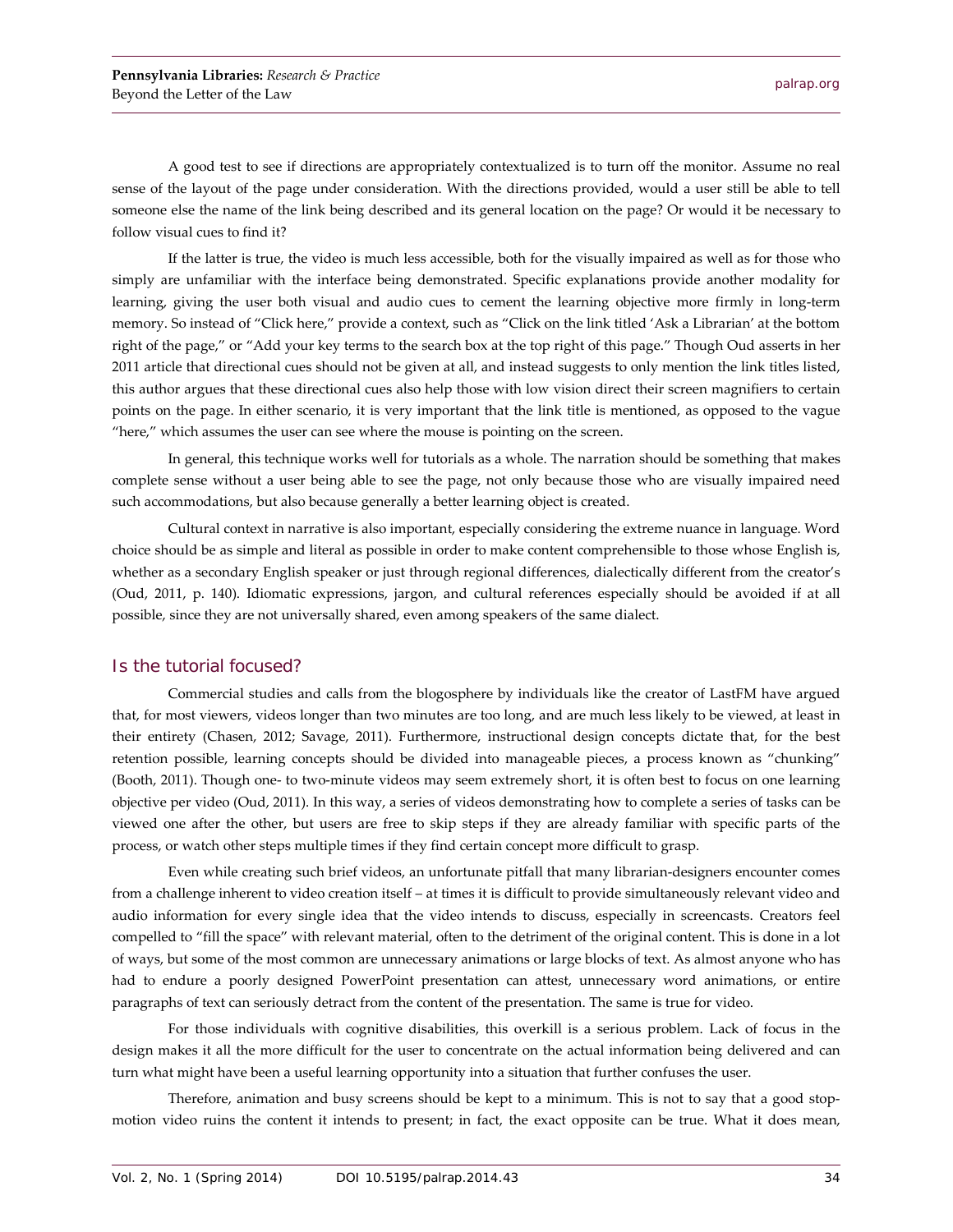however, is that action on the screen should not be chosen just to take up space and time but should have a learning purpose. The inclusion of text animation in particular should be deliberate, following the progression of information delivery. If it is presented too quickly or too often, users will find themselves overwhelmed by motion that has little to do with what they are actually attempting to learn.

Entire screens should not be filled with large blocks of text at any point, especially if the text is also being narrated. In the latter situation, not only is this redundant – as this text should already exist to be read in caption form if the user requires – but it will often lead the user to attempt to read and listen at the same time, accomplishing neither, and again, taking up too much cognitive load (Oud, 2011). If text is to be displayed on the screen, it should be the crux of whatever concept is being addressed. In this way, once again multiple learning modalities are being addressed by having the user both hear and see the concept. Providing a whole block of text, such as a definition, will frustrate all but the speediest readers, causing users to miss the point completely in many cases. If such enormous text blocks are unavoidable, a static web page is a much better option to convey this information.

#### Is the creator making design choices that are mindful of users?

Wonderful as it would be, it is impossible to list for consideration all of the possible issues that make tutorial videos inaccessible to the populations that view them. Try as we might, the physical and cognitive limitations (not to mention cultural differences) of the human race that set up barriers to accessible content will likely never be fully cataloged.

However, simply asking the question "Who might have trouble with this design choice?" can be hugely revealing. Taking these choices into consideration will benefit all users: those with visual or hearing disabilities, manual dexterity limitations that bar access to certain types of hardware, cognitive disabilities that affect concentration, or language barriers. In general, this would go a long way to ensure that content will be accessible to all users.

### Conclusion

The design process for library video tutorials should be mindful of users' varying physical and cognitive abilities, not simply because it is necessary to fulfill standards for ADA compliance, but as an extension of the very mission that is the soul of libraries: to make information accessible to all the populations served. This goal is lofty but its wholehearted pursuit begins with an inclusive attitude toward the variety of user needs. This attitude is best mirrored through design approaches such as Universal and Human-Centered Design, the pursuit of each requiring both an initial and unrelenting focus on the needs of all users and the agility that comes with this focus. When such approaches are taken at the onset of a project, many accessibility concerns become much easier to address.

Although it may never be entirely possible to create a video tutorial that is completely accessible to every single user, working toward this ideal leads to the creation of more clearly worded, effective learning objects that are much more inclusive, making instructional concepts available to users of all abilities.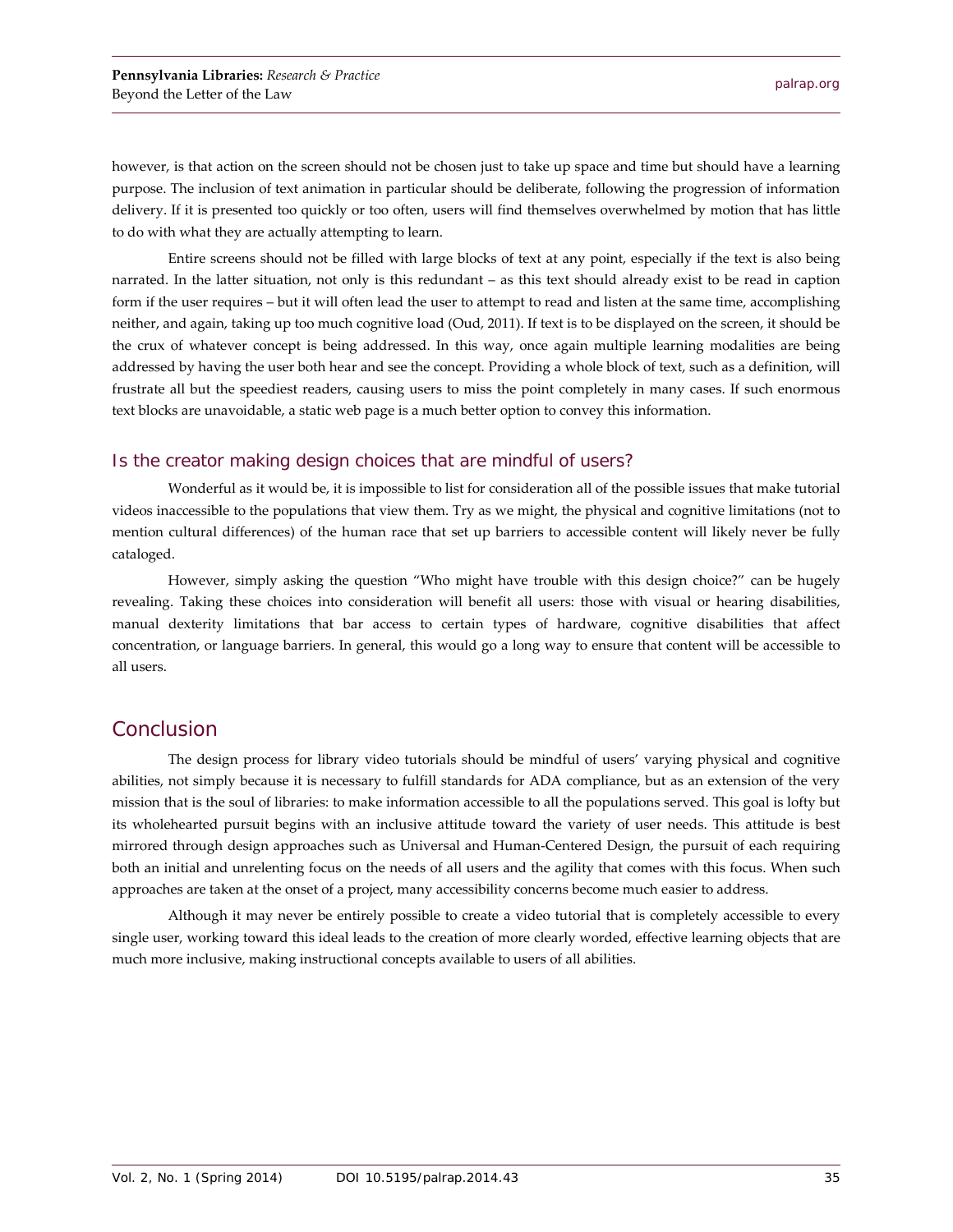## **References**

- AccessIT. (2013). *What is the difference between open and closed captioning?* Retrieved from <http://www.washington.edu/accesscomputing/what-difference-between-open-and-closed-captioning>
- Adam, A., & Kreps, D. (2006). Enabling or disabling technologies? A critical approach to web accessibility. *Information Technology & People, 19,* 203-218.
- Betty, P. (2008). Creation, management, and assessment of library screencasts: The Regis Libraries animated tutorials project. *Journal of Library Administration*, *48*(3/4), 295–315. doi[:10.1080/01930820802289342](http://dx.doi.org/10.1080/01930820802289342)
- Booth, C. (2011). *Reflective teaching, effective learning: Instructional literacy for library educators.* Chicago: American Library Association.
- Brown-Sica, M., Sobel, K., & Pan, D. (2009). Learning for all: Teaching students, faculty, and staff with screencasting. *Public Services Quarterly*, *5*(2), 81–97. doi[:10.1080/15228950902805282](http://dx.doi.org/10.1080/15228950902805282)
- Chasen, B. (2012, June 29). The perfect YouTube video length [Web log post]. Retrieved from <http://billychasen.tumblr.com/post/26147024789/the-perfect-youtube-video-length>
- Disability Rights Commission. (2004). *The web: Access and inclusion for disabled people. A formal investigation conducted by the Disability Rights Commission.* London: Disability Rights Commission. Retrieved from [http://www](http://www-hcid.soi.city.ac.uk/research/DRC_Report.pdf)[hcid.soi.city.ac.uk/research/DRC\\_Report.pdf](http://www-hcid.soi.city.ac.uk/research/DRC_Report.pdf)
- Ellcessor, E. (2012). Captions on, off, on TV, online: Accessibility and search engine optimization in online closed captioning. *Television & New Media, 13*(4), 329–352. doi[:10.1177/1527476411425251](http://dx.doi.org/10.1177/1527476411425251)
- Federal Communications Commission. (2014). *Twenty-first century communications and video accessibility act*. Retrieved from <http://www.fcc.gov/encyclopedia/twenty-first-century-communications-and-video-accessibility-act-0>
- Google. (n.d.). *Using YouTube with a screen reader*. Retrieved fro[m https://support.google.com/youtube/answer/189278](https://support.google.com/youtube/answer/189278)
- Kimok, D., & Heller-Ross, H. (2008). Visual tutorials for point-of-need instruction in online courses. *Journal of Library Administration*, *48*(3/4), 527–543. doi[:10.1080/01930820802289656](http://dx.doi.org/10.1080/01930820802289656)
- Mestre, L. (2006). Accommodating diverse learning styles in an online environment. *Reference & User Services Quarterly*, *46*(2), 27–32.
- Mestre, L. S. (2010). Matching up learning styles with learning objects: What's effective? *Journal of Library Administration*, *50*(7/8), 808–829. doi[:10.1080/01930826.2010.488975](http://dx.doi.org/10.1080/01930826.2010.488975)
- Null, R. L. (1996). *Universal Design: Creative solutions for ADA compliance*. Belmont, CA: Professional Publications.
- Oehrli, J. A., Piacentine, J., Peters, A., & Nanamaker, B. (2011). *Do screencasts really work? Assessing student learning through instructional screencasts*. Paper presented at the 2011 ACRL Conference, Philadelphia, PA. Retrieved from [http://www.ala.org/acrl/sites/ala.org.acrl/files/content/conferences/confsandpreconfs/national/2011/papers/do\\_screenca](http://www.ala.org/acrl/sites/ala.org.acrl/files/content/conferences/confsandpreconfs/national/2011/papers/do_screencasts_work.pdf) [sts\\_work.pdf](http://www.ala.org/acrl/sites/ala.org.acrl/files/content/conferences/confsandpreconfs/national/2011/papers/do_screencasts_work.pdf)
- Oud, J. (2009). Guidelines for effective online instruction using multimedia screencasts. *Reference Services Review*, *37*(2), 164– 177. doi[:10.1108/00907320910957206](http://dx.doi.org/10.1108/00907320910957206)
- Oud, J. (2011). Improving screencast accessibility for people with disabilities: Guidelines and techniques. *Internet Reference Services Quarterly, 16*(3), 129–144. doi[:10.1080/10875301.2011.602304](http://dx.doi.org/10.1080/10875301.2011.602304)
- Ozer, J. (2012 December/2013 January). Closed captioning for streaming media. *Streaming Media Magazine,* 37–43.
- Peters, E. (2009 June/July). Case study: Massachusetts tackles streaming accessibility. *Streaming Media Magazine*, 10, 12–13.
- Savage, C. (2011, February 7). 4 ways to keep viewers engaged in an online video [Web log post]. Retrieved August 14, 2013, from<http://wistia.com/blog/4-ways-to-keep-viewers-engaged-in-an-online-video/>